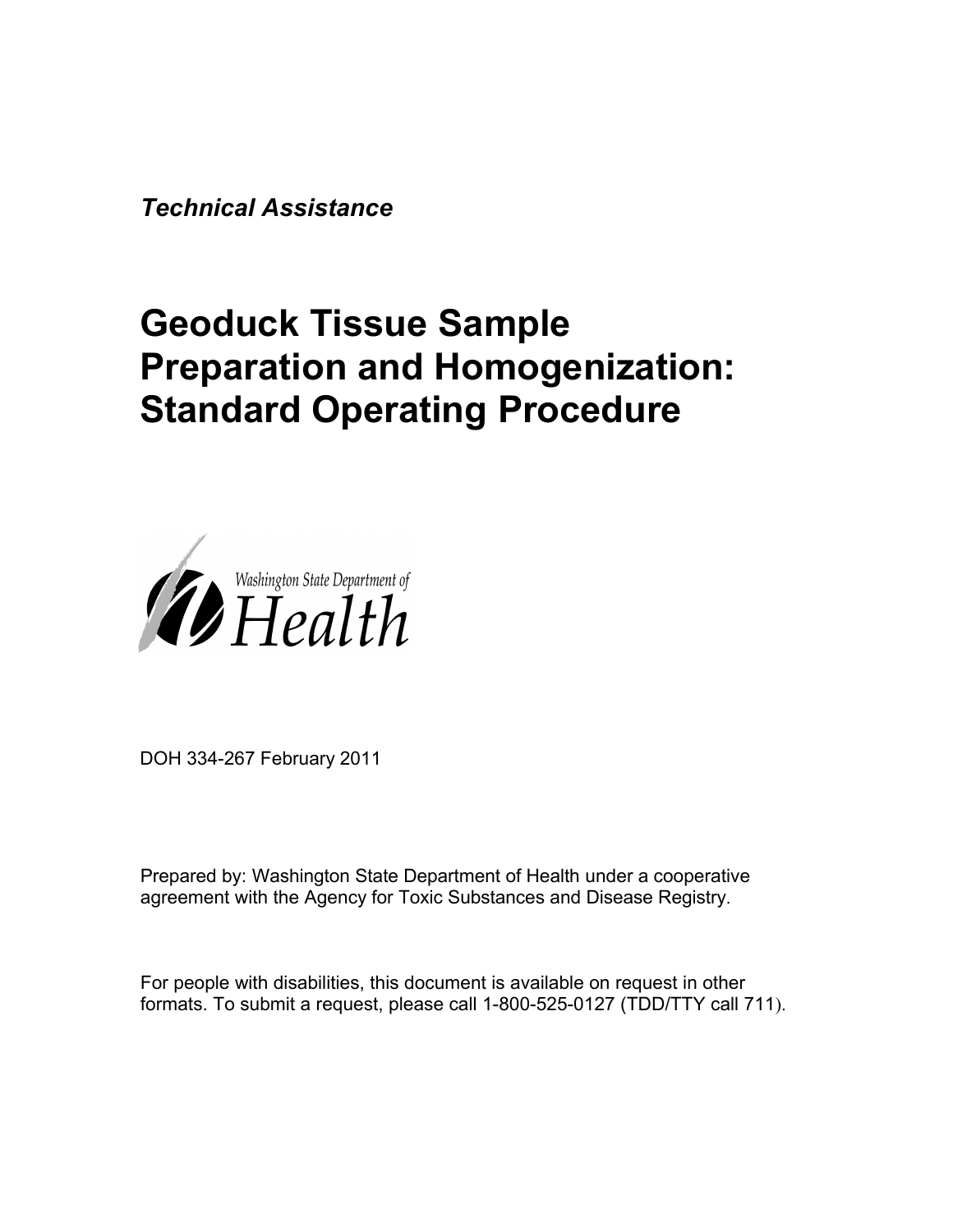# **Title Geoduck tissue sample preparation and homogenization**

# **Scope**

*This document describes the procedure for grinding Geoduck samples. Geoduck samples are usually analyzed on a wet weight basis. Liquid nitrogen is added to the cubed up geoduck tissue in the Robot Coupe Blixer to aid in finely grinding the samples.*

#### **Status**

*This document is considered current standard operating procedure of the Office of Environmental Health, Safety and Toxicology when management approval is documented by signature below. This Standard Operating Procedure is effective on the date of approval signature and supersedes all previous versions.*

| <b>Approved</b>        | Dan Alexanian      | Manager<br>Title | Jaté |
|------------------------|--------------------|------------------|------|
| <b>Historical File</b> | Signature/Initials |                  | Date |

# **I. Equipment and Apparatus**

- **A.** Stainless steel knives cleaned according to Ecology lab SOP.
- **B.** Cutting boards cleaned according to Ecology lab SOP.<br>**C.** Aluminum foil
- **C.** Aluminum foil
- **D.** Robot Coupe Food Processor– cleaned according to Ecology lab SOP.
- **E.** Stainless steel bowls and cup cleaned according to Ecology lab SOP.
- **F.** Cleaning tools dilute soap solution, brushes, squirt bottle with 18 MΩ-cm water (DI water), squirt bottle of rinse acetone, squirt bottle of rinse methanol.

# **II. Sample Preparation**

#### **A. Dissection**

- **1.** Remove one geoduck from cooler.
- **2.** Rinse geoduck (over sink) with DI water (using squirt bottle).
- **3.** Note sample identification number on tracking sheet.
- **4.** Weigh the whole geoduck and enter weight (g) on tracking sheet.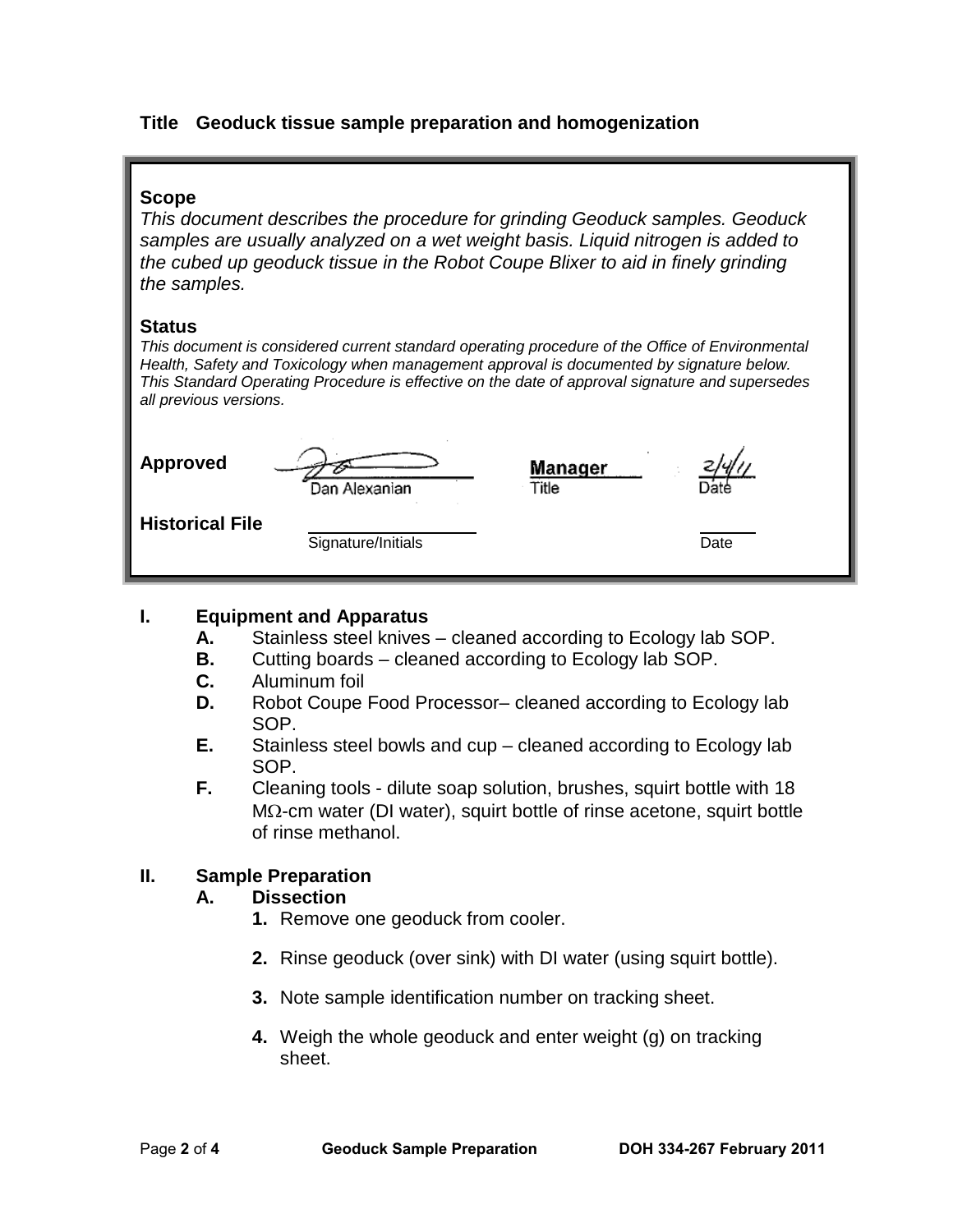- **5.** Cut away shell from tissue (on cutting board covered with aluminum foil).
- **6.** Cut "edible" muscle from shell (if still attached). Treat as "edible tissue".
- **7.** Cut gutball away from siphon/mantle. Set gutball aside for trim processing.
- **8.** Trim non-edible tissue from siphon/mantle and discard.
- **9.** Take siphon/mantle to water bath area for skinning.
- **10.**Trim any edible meat from gutball and combine with "edible tissue" sample previously set aside. Trim non-edible tissue from gutball and discard.
- **11.**Weigh gutball and enter the weight on tracking sheet. Place individual gutballs into a small zip-loc bag or a bowl. Five gutballs from the same sample site are placed in a large zip-loc bag or a bowl for the composite sample.
- **12.** Repeat steps 1-11 with all geoducks from same sample location or composite samples.
- **13.** Discard foil, clean knives and cutting boards.
- **14.** Keep shell for aging.

# **B. SKINNING**

- **1.** Prepare DI water bath to ~ 200 degrees F (near boiling).
- **2.** Place one geoduck neck/mantle in water bath for 10 seconds.
- **3.** Remove from water bath with tongs or strainer.
- **4.** Pull outerskin from neck and mantle using fingers or forceps (discard skin).
- **5.** Split siphon and rinse with DI water to remove detritus.
- **6.** Weigh siphon/mantle and enter the weight on tracking sheet.
- **7.** Repeat steps 1-6 with all geoducks from same sample location or composite samples.
- **8.** Discard water bath, clean pot and utensils with soap and water. Rinse with acetone or methanol.

# **C. CHOPPING**

**1.** Place geoduck tissue on cutting board. (Note: no need to dice gutball tissue).